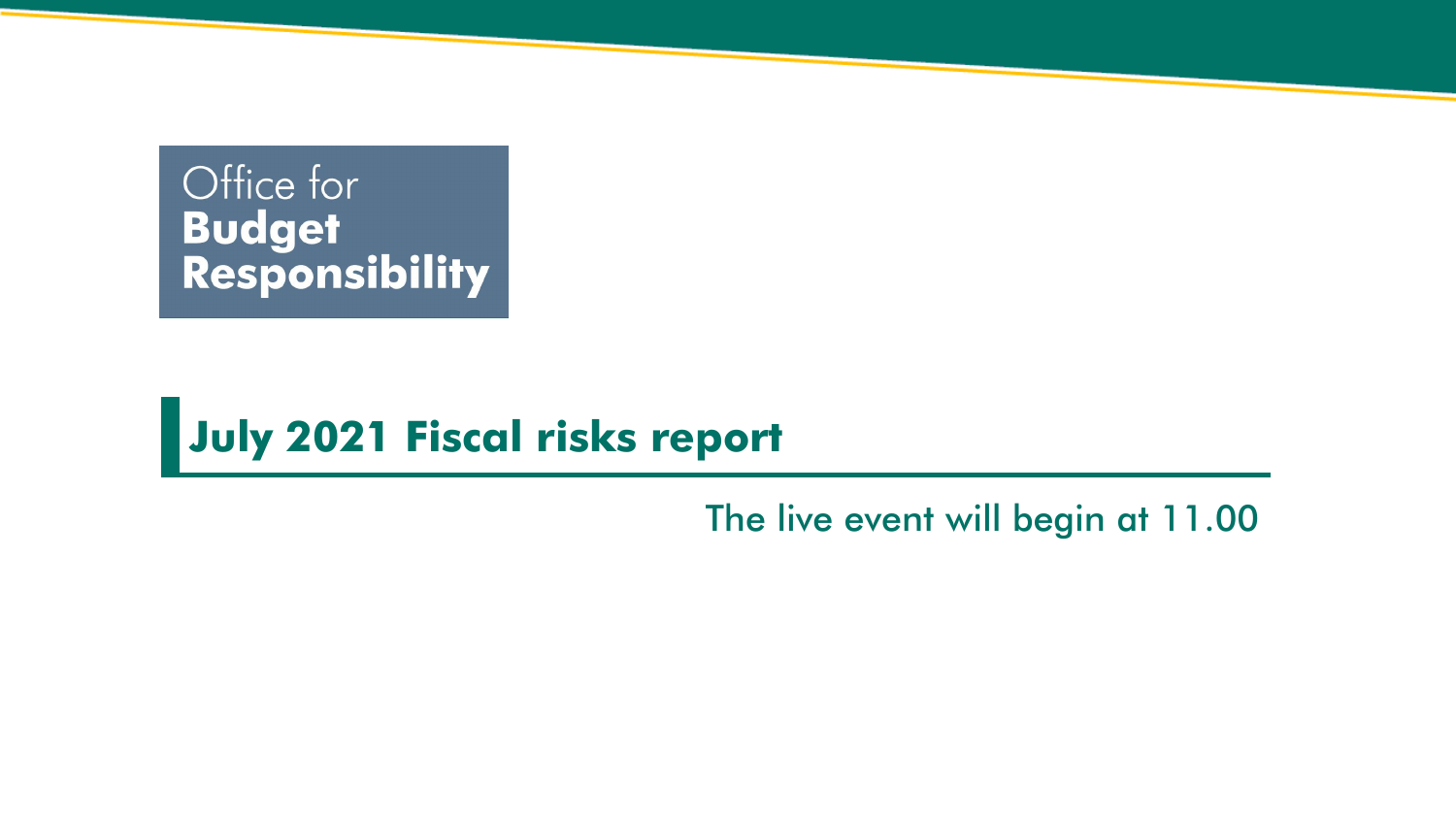# Office for Budget<br>Responsibility

#### **July 2021 Fiscal risks report**

**Richard Hughes** Chairman

> London 6 July 2021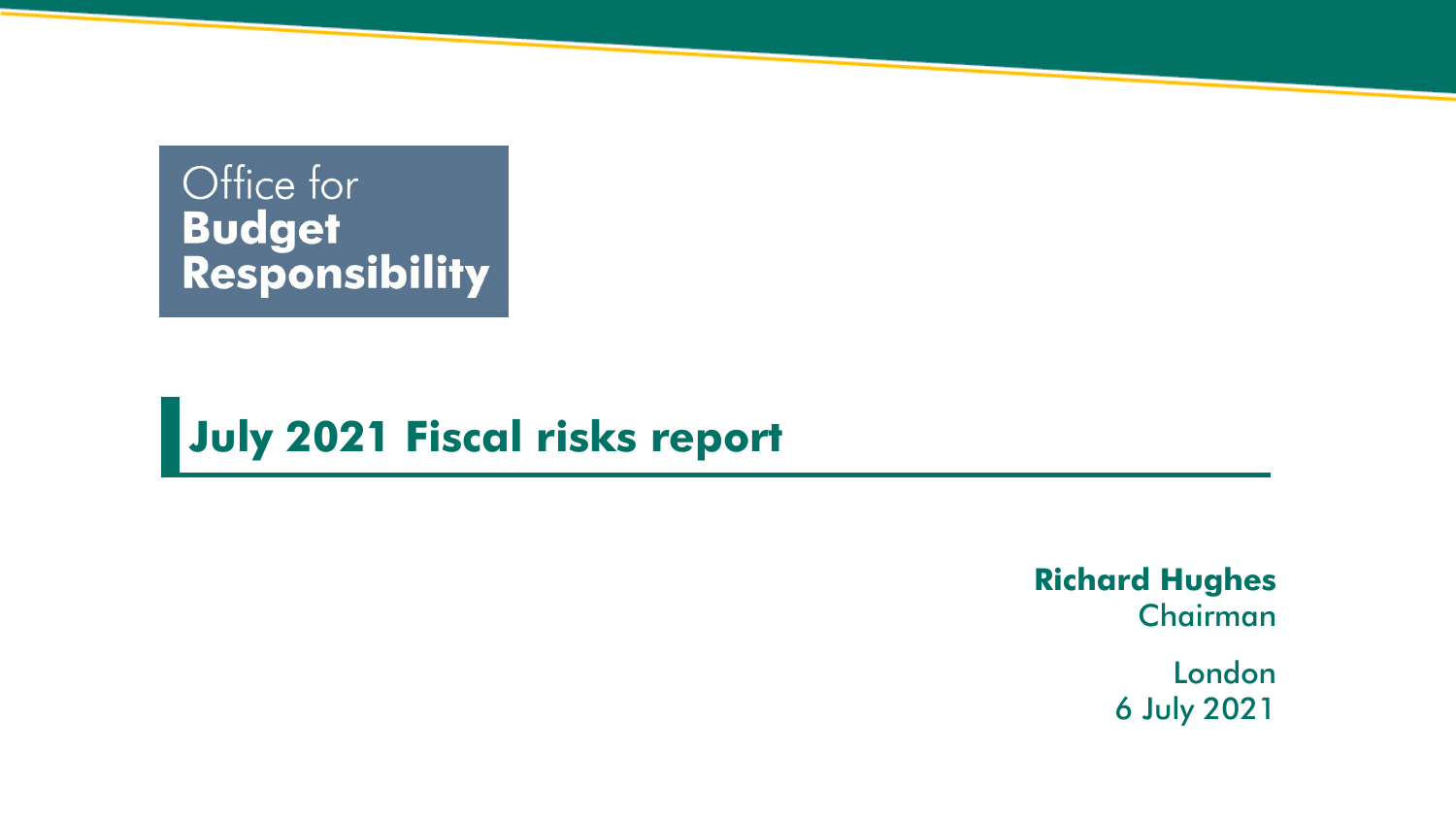## **Background on the Fiscal risks report**

- **OBR tasked with producing biennial** *Fiscal risks report (FRR)* **in 2015**
- **2017 & 2019 FRRs took an 'encyclopaedic' approach to cataloguing 97 risks**
- **2020 saw crystallisation of biggest fiscal risk in peacetime**
- **2021 FRR shifts the focus to three potentially catastrophic risks**
	- Coronavirus pandemic (Chapter 2)
	- Climate change (Chapter 3)
	- Cost of public debt (Chapter 4)
	- Update on 97 other risks (Chapter 5)
- **Thanks OBR staff, HMT, Bank of England, Departments, & Think Tanks <sup>3</sup>**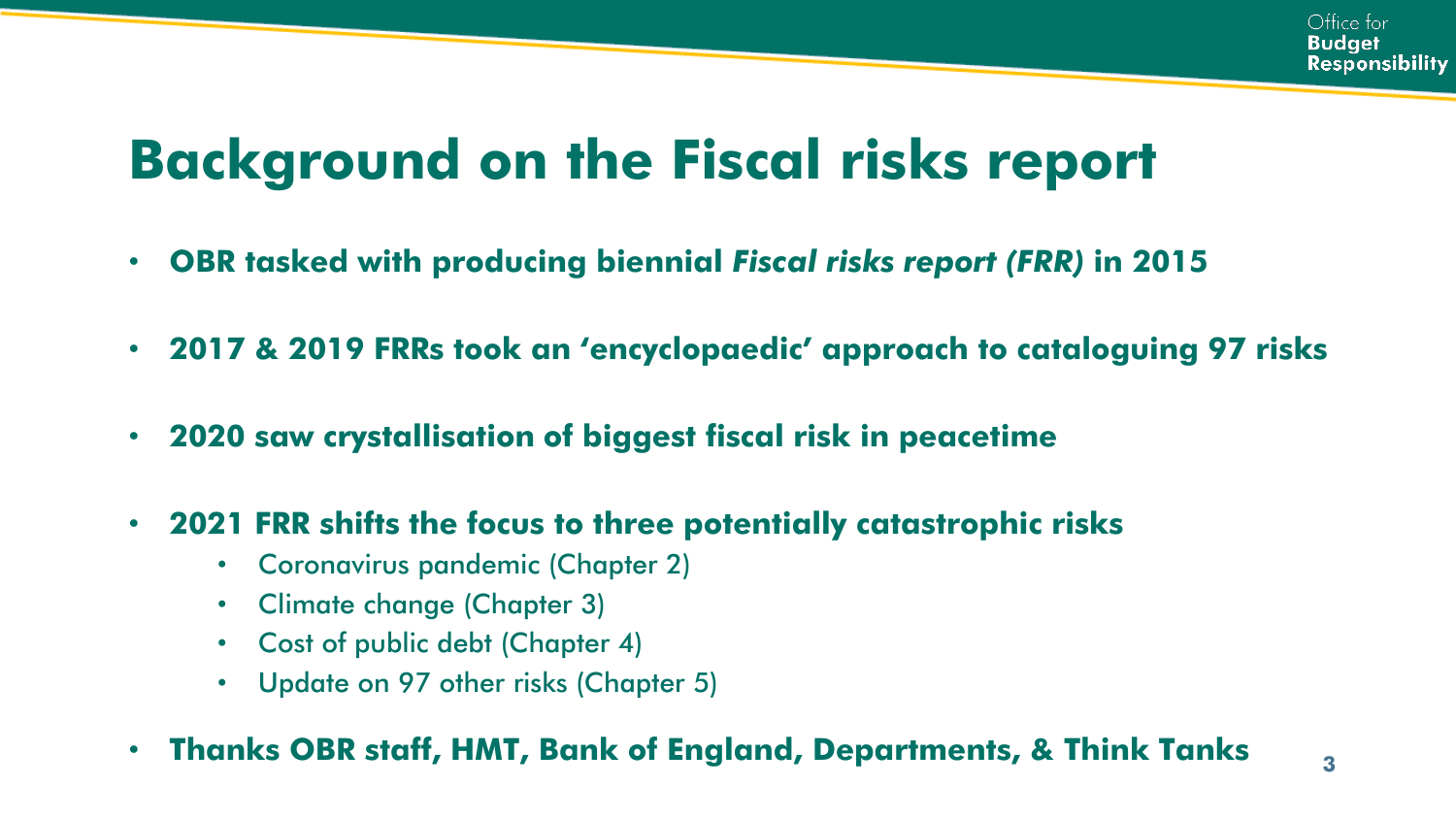#### **Is the world becoming a riskier place?**



Source: The Emergency Events Database

Source: KF Smith et al. (2014)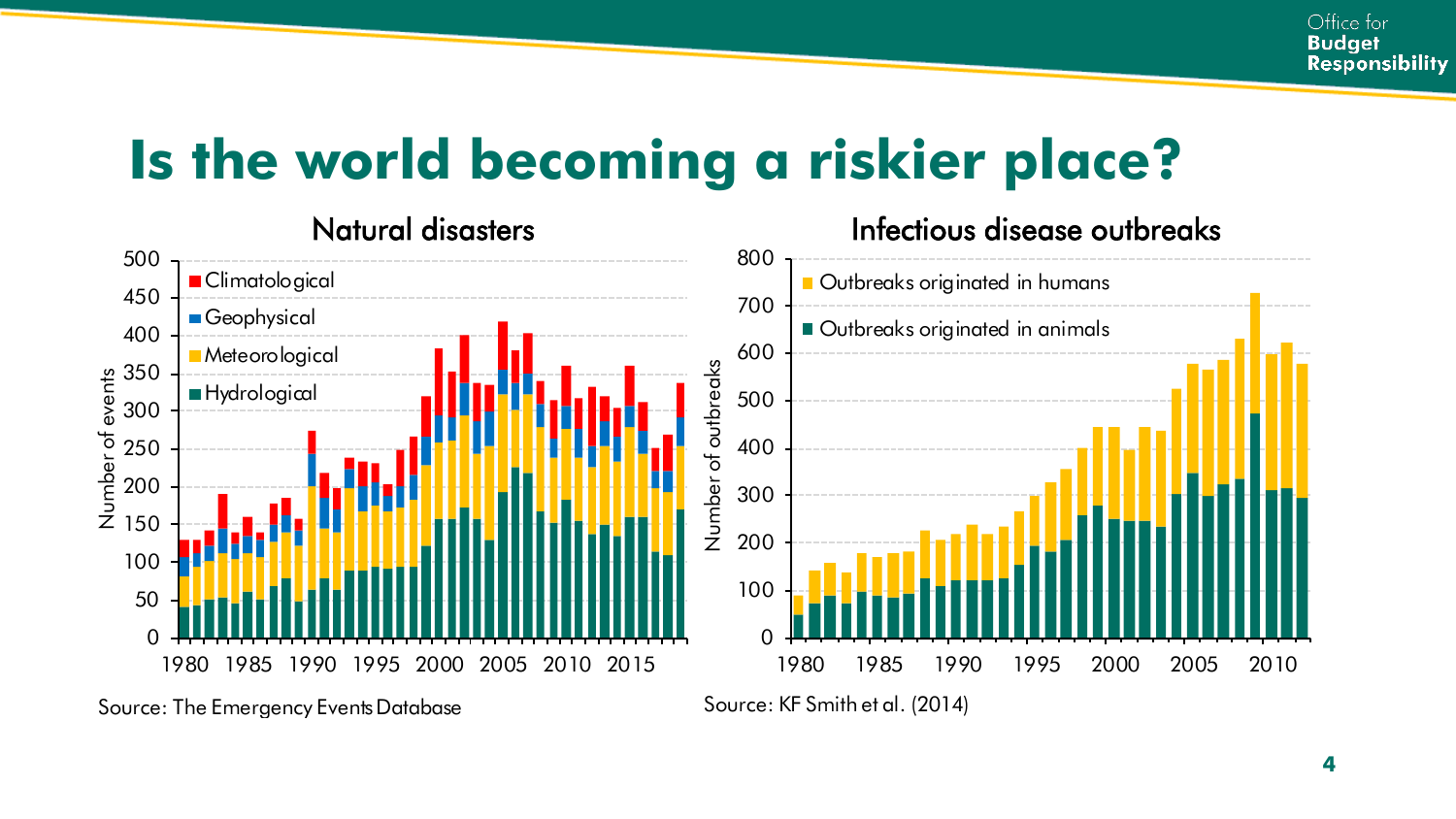#### **Are governments more exposed to risks?**

Public sector net debt

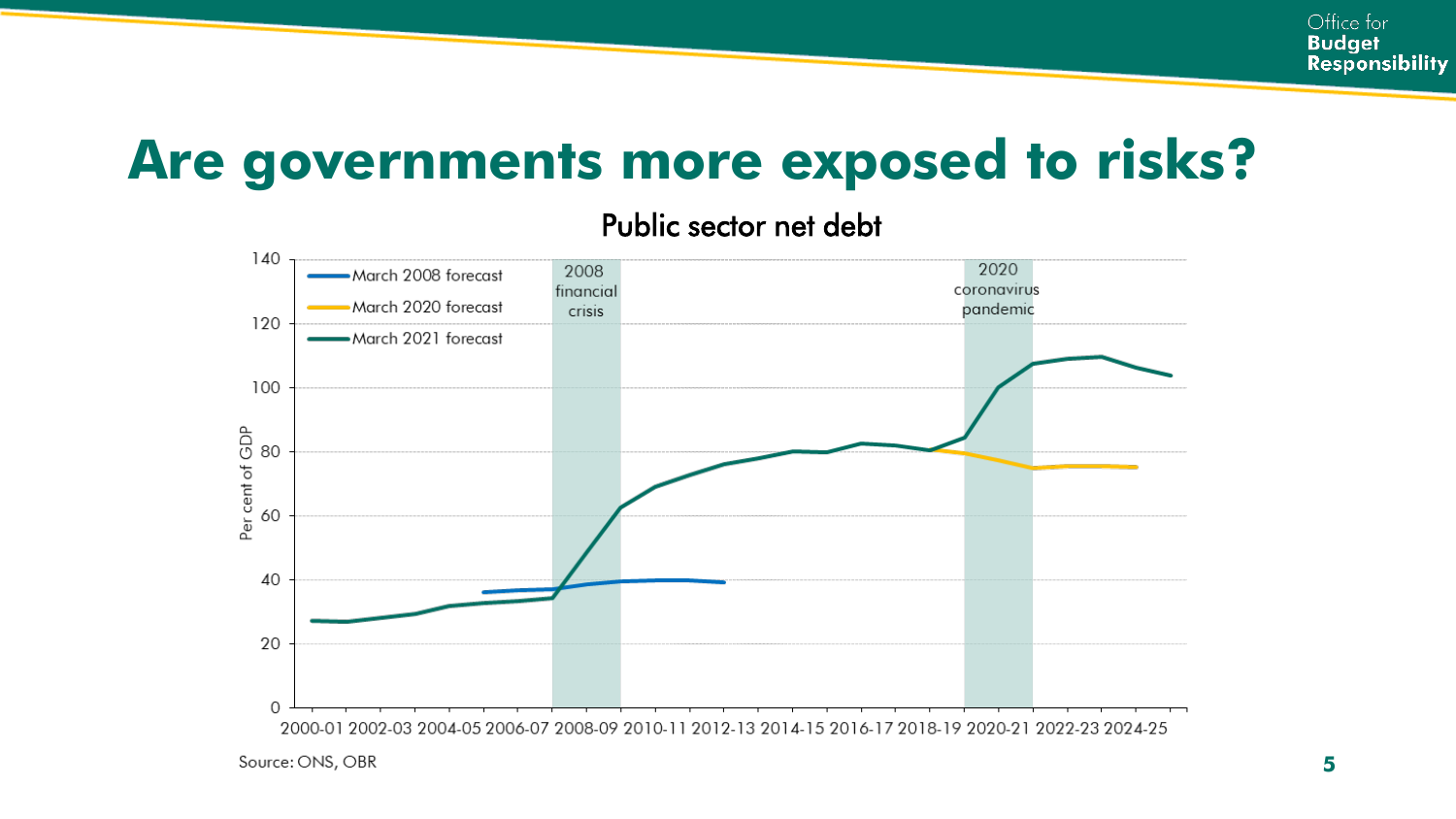#### **Coronavirus economic impact**

Change in real GDP in 2020 in advanced economies



Note: Based on IMF definition of advanced economies.

Source: IMF, ONS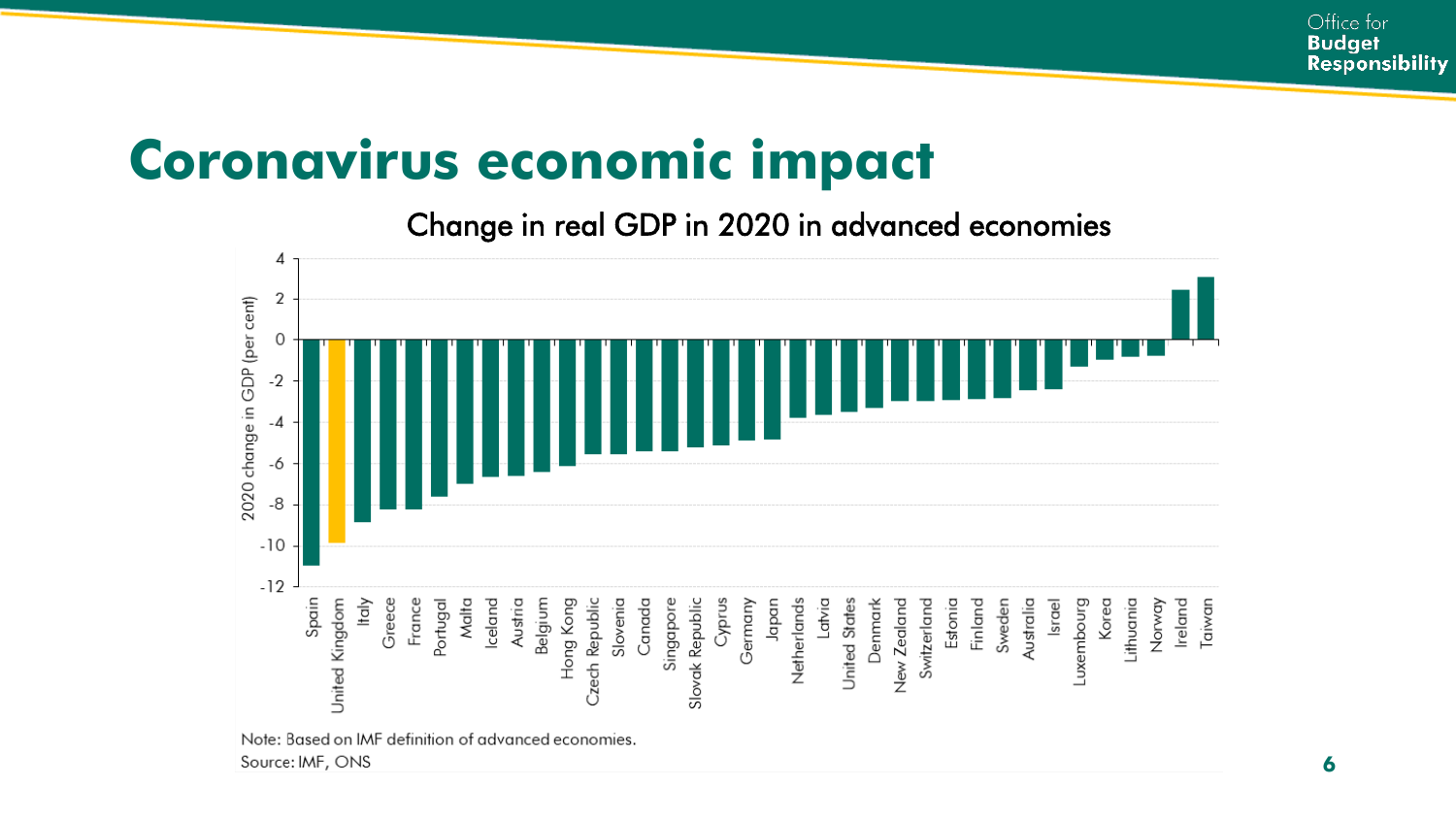#### **Coronavirus fiscal rescue packages**

Fiscal support by recipient for selected advanced economies



Source: IMF, OBR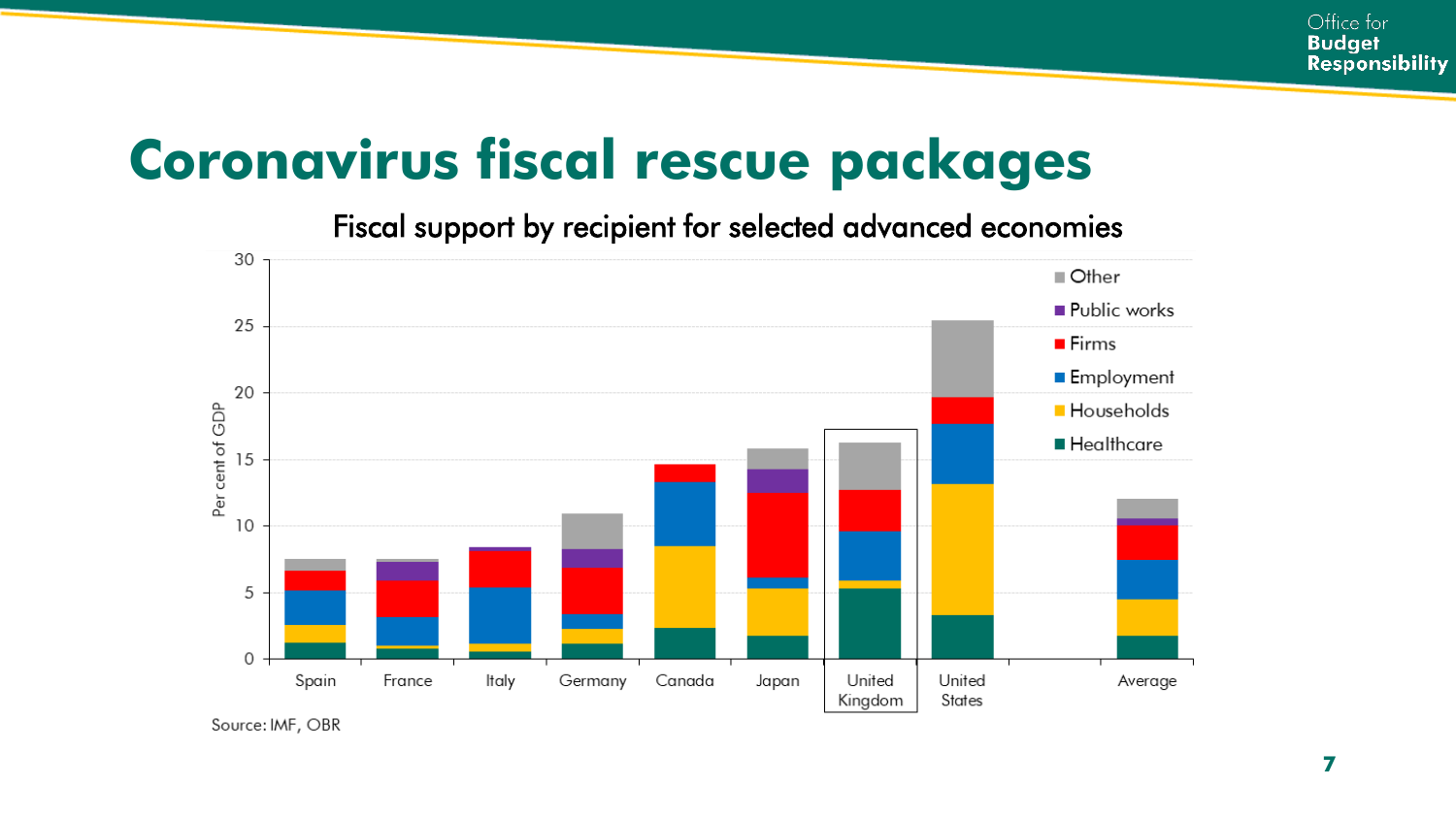## **Health system capacity in OECD countries**

Indicators of health system capacity in OECD countries

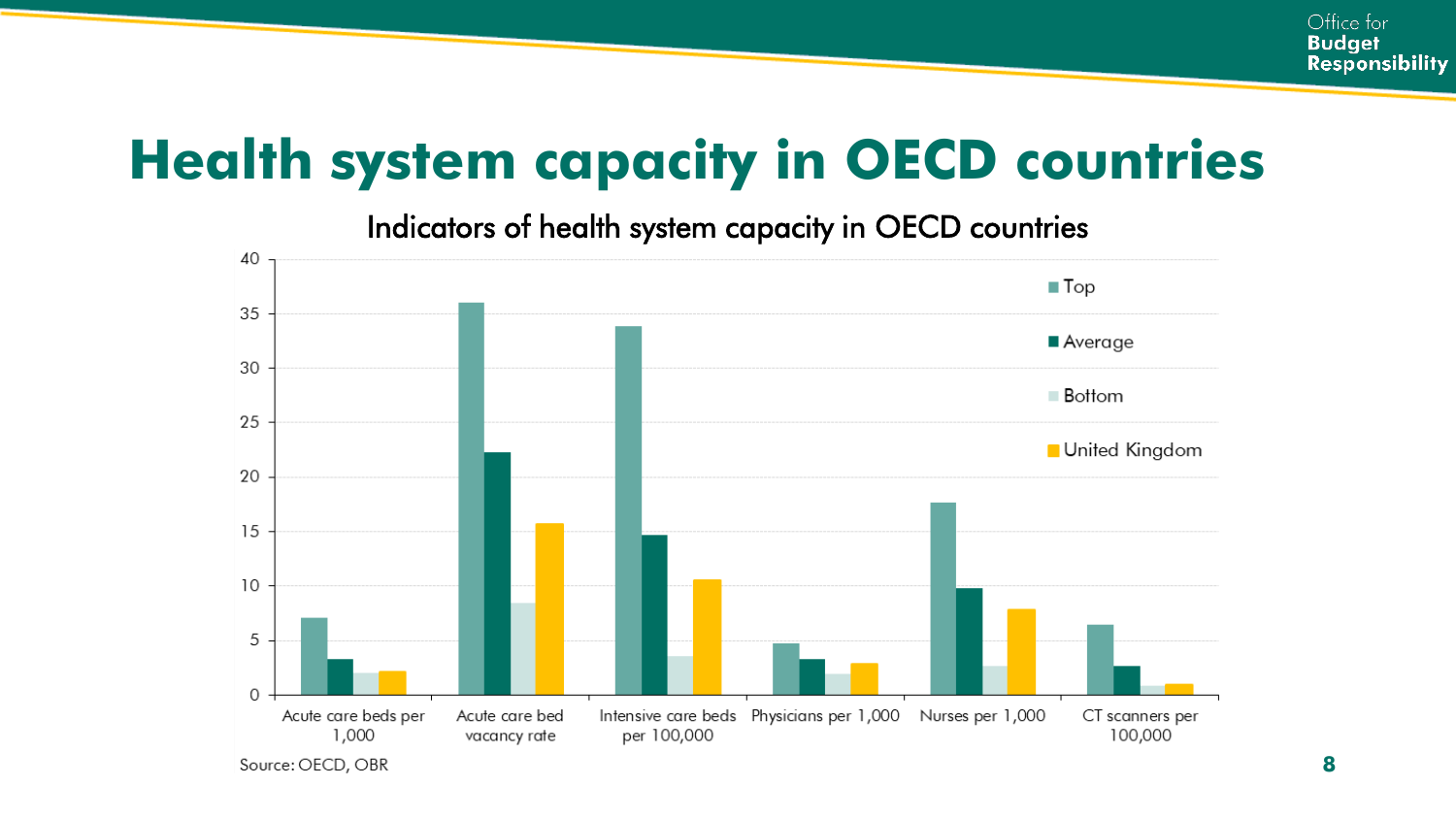## **Coronavirus legacy spending pressures**

Pandemic-related pressures on departmental resource spending

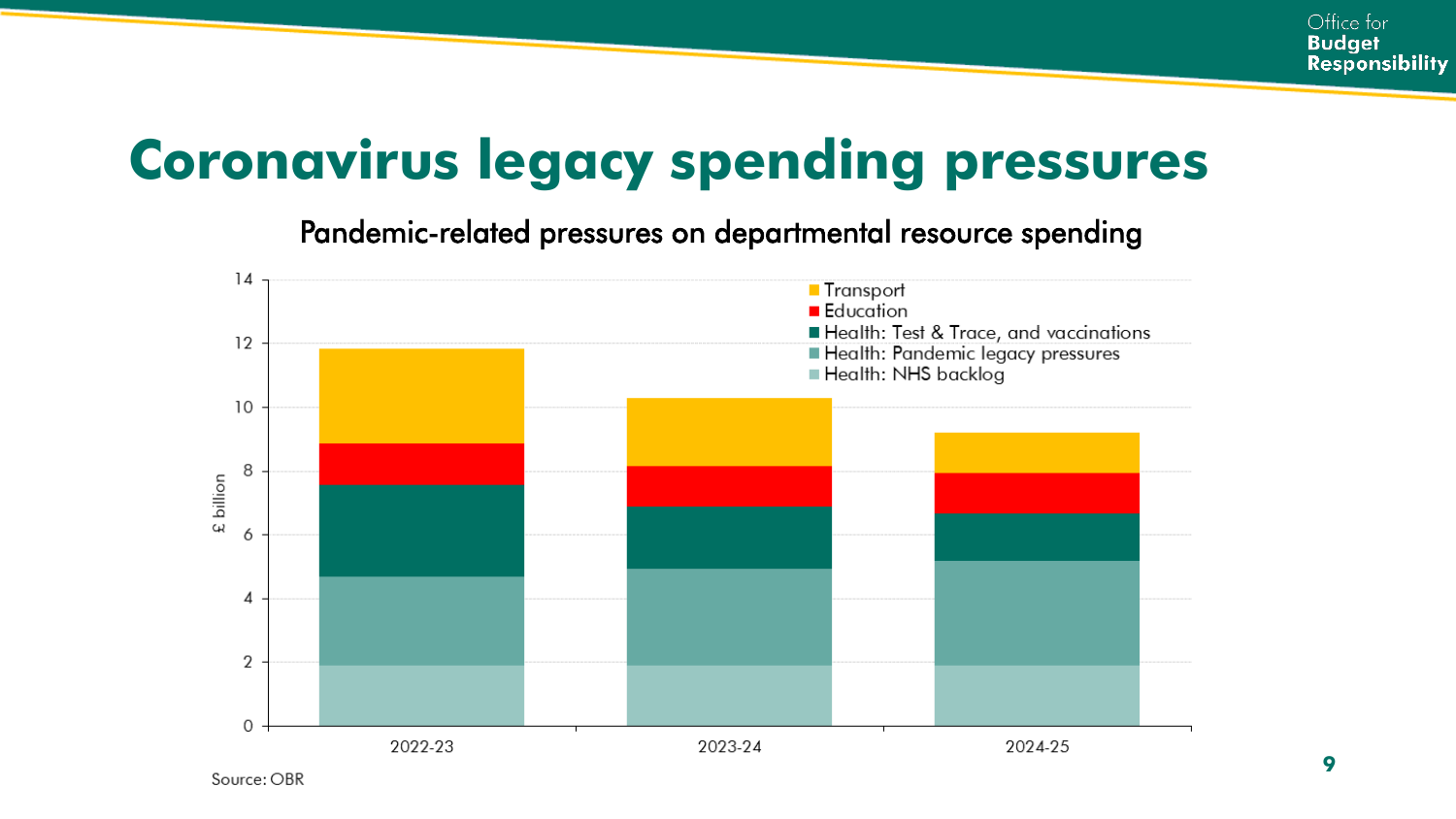#### **Coronavirus economic legacy**

Comparison of GDP forecasts

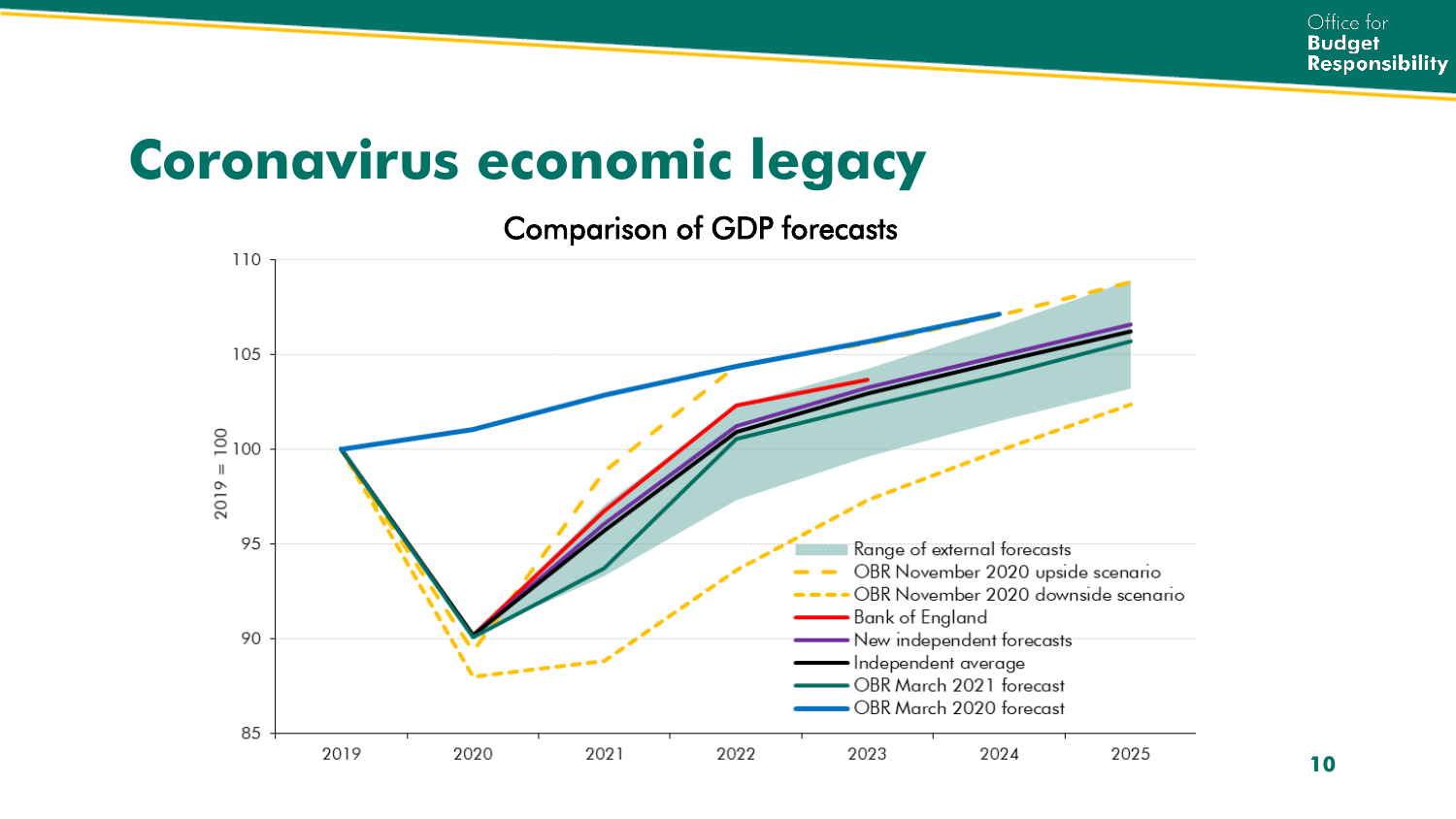#### **Global CO<sup>2</sup> emissions and temperatures**



Analysis RCP database, Joint Global Change Research Institute GCAM database, and OBR calculations.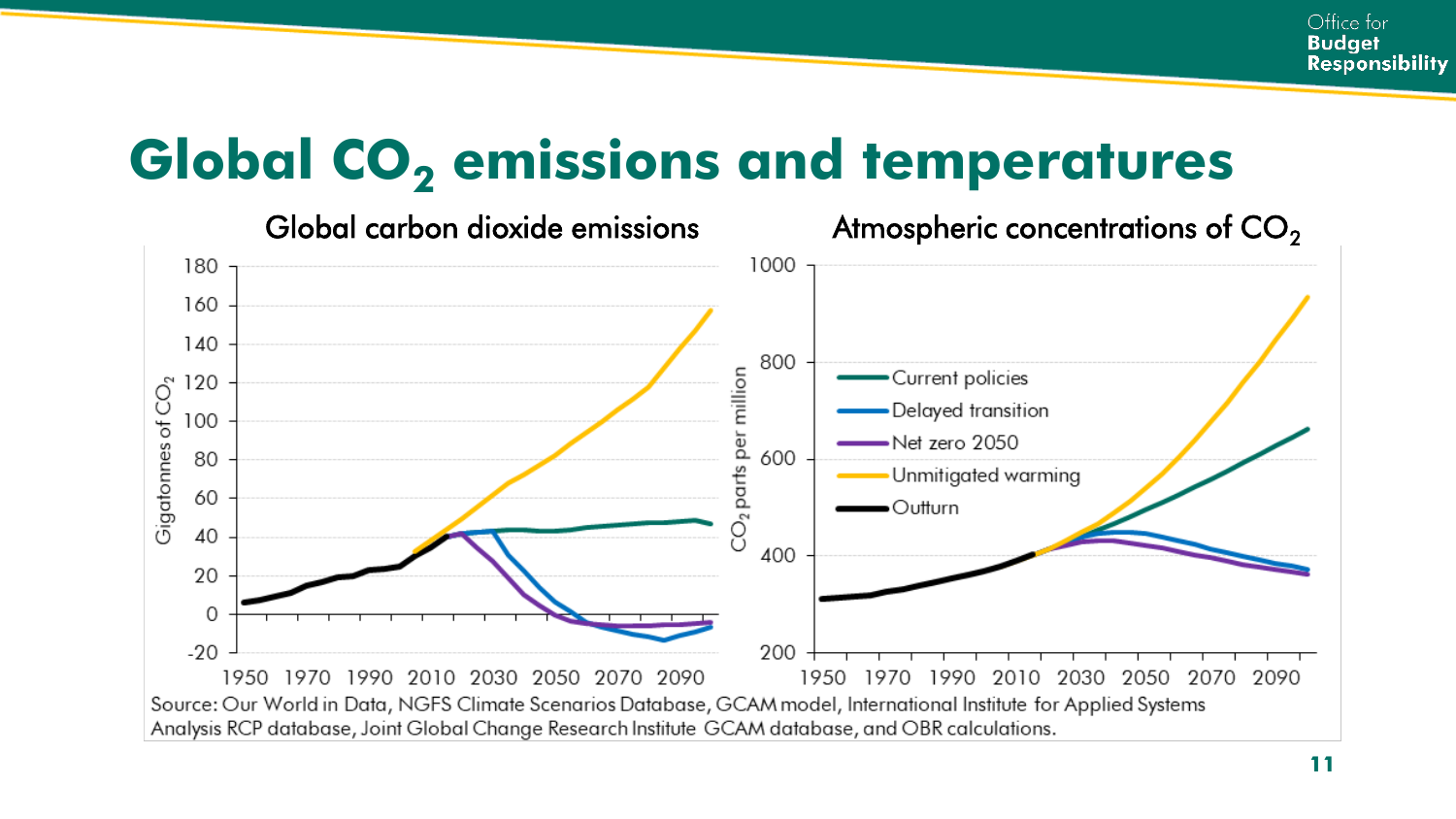### UK contribution to global CO<sub>2</sub> emissions

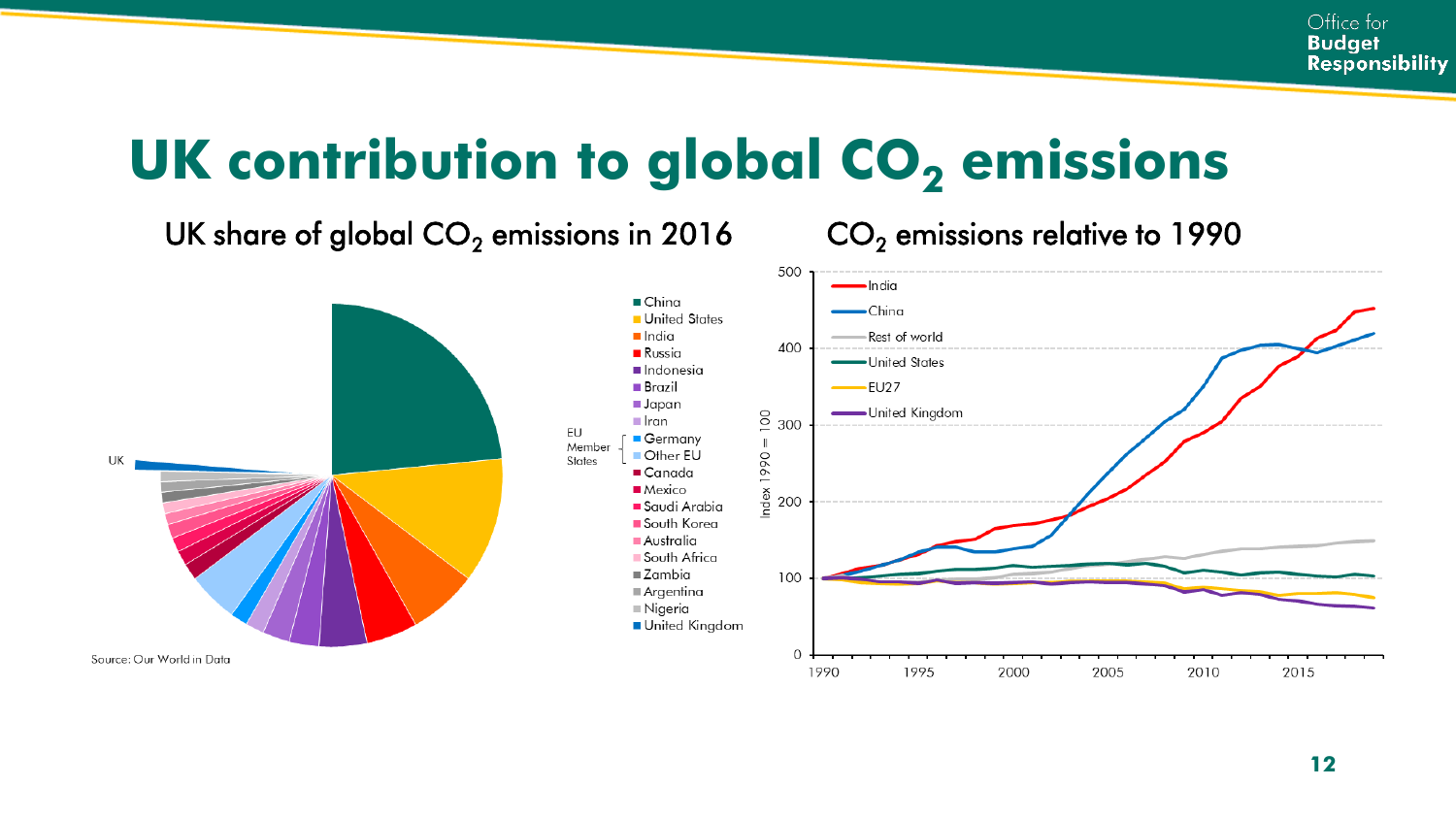## **Contributions to cutting UK CO<sub>2</sub> emissions**

Reduction in UK  $CO<sub>2</sub>$  emissions between 1990 and 2019 700 600 500 Million tonnes of CO<sub>2</sub> 400 300 Other **Buildings** 200 Industry and business **Power** 100 **Transport**  $\triangle$  2019 levels  $\Omega$ 1990 level Power Industry and Buildings Other Remaining in Transport 2019 business

Source: BEIS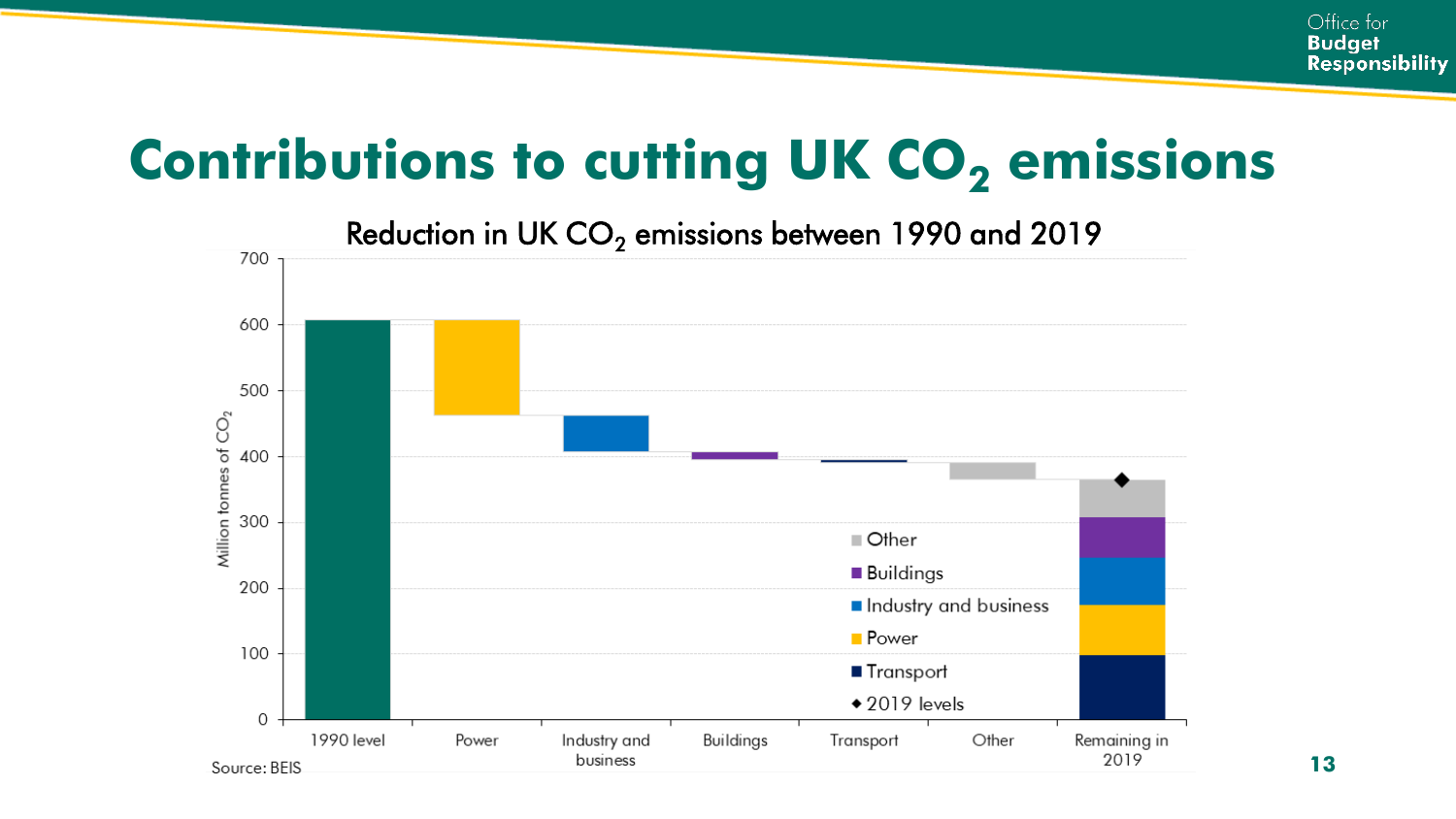## **Whole economy cost of reaching net zero**

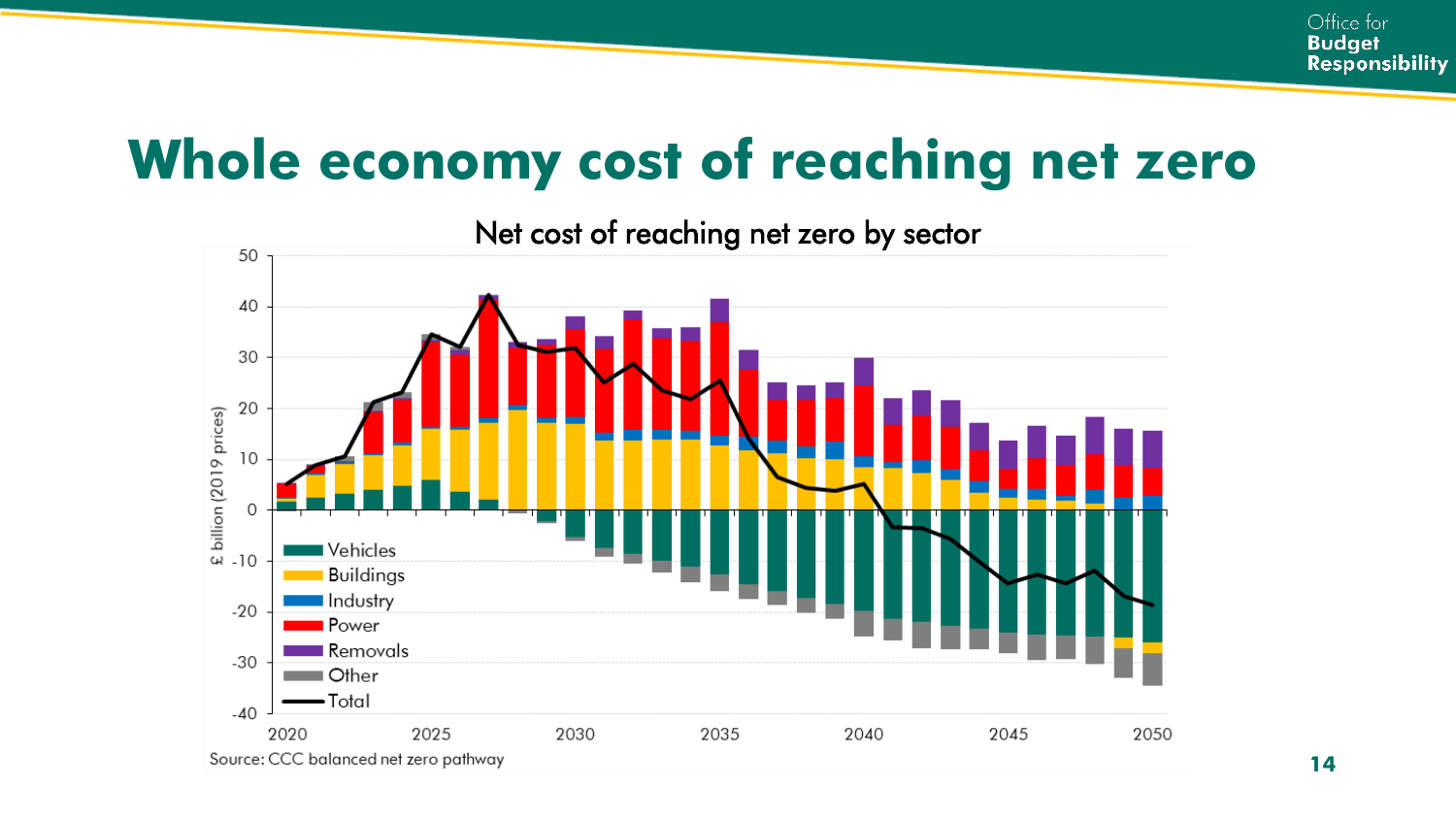### **Fiscal costs of reaching net zero**



Source: CCC balanced net zero pathway, OBR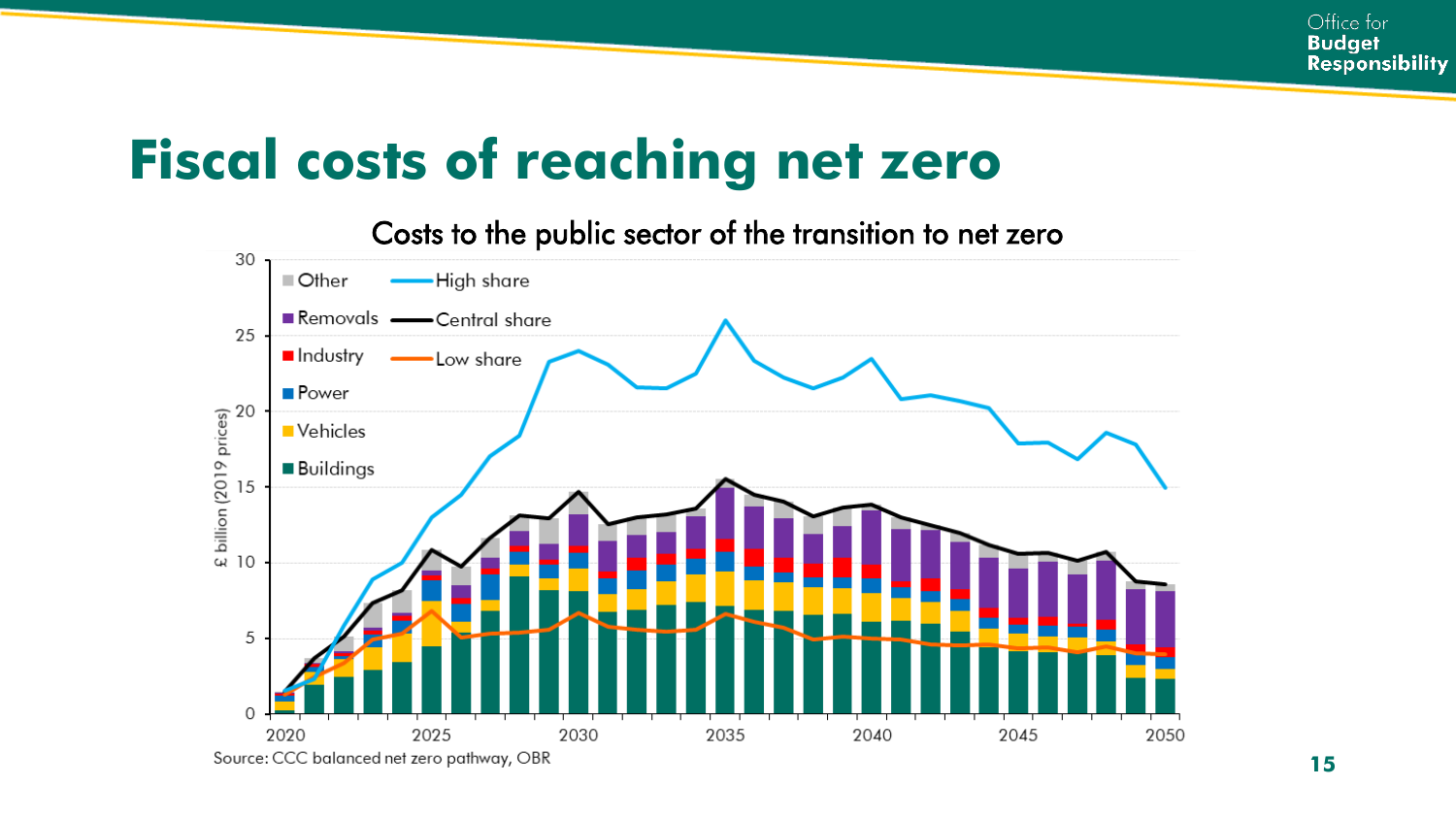#### **Fiscal opportunities on the way to net zero**

2.0  $1.5$  $1.0$  $0.5$ Per cent of GDP  $0.0$  $-0.5$ Additional carbon tax revenues  $-1.0$ Receipts lost to decarbonisation  $-1.5$  $-$ Total  $-2.0$ 2019-20 2022-23 2025-26 2031-32 2037-38 2040-41 2043-44 2046-47 2049-50 2028-29 2034-35

Net revenue gains/losses from decarbonisation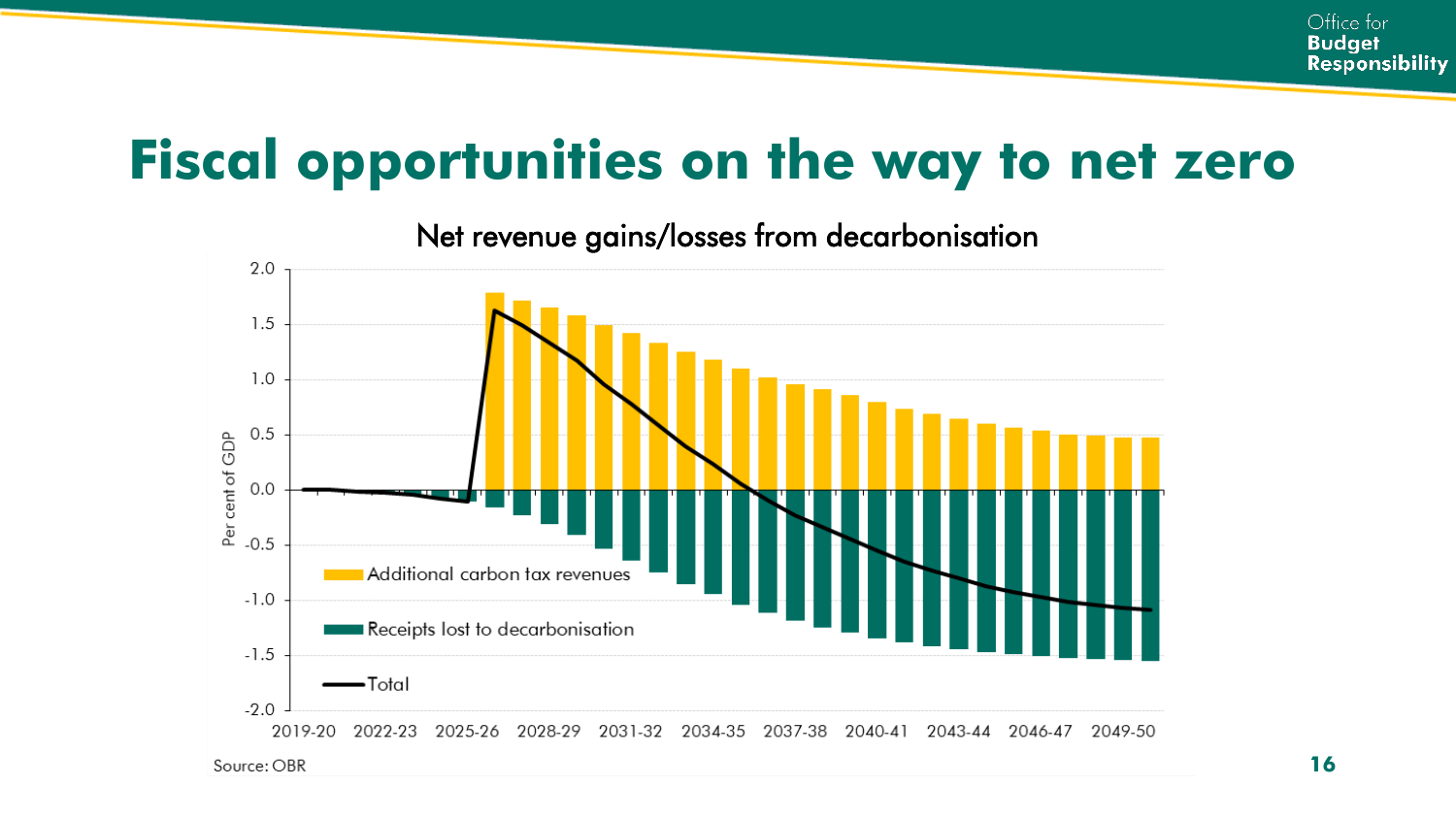### **Net debt impact of reaching net zero**

Early action scenario: difference in PSND from baseline

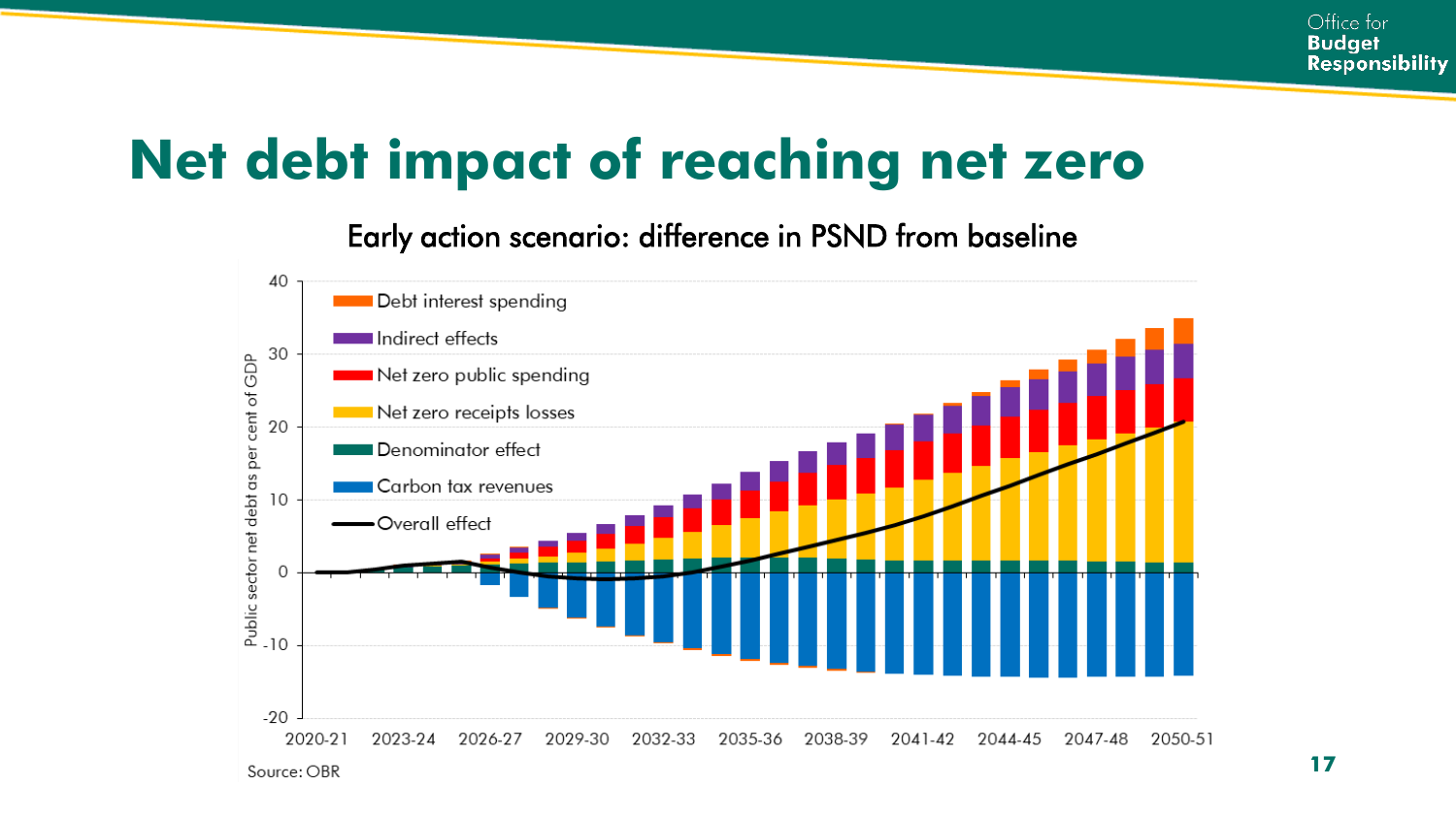#### **Alternative fiscal scenarios toward net zero**

#### Differences from baseline PSND under various scenarios

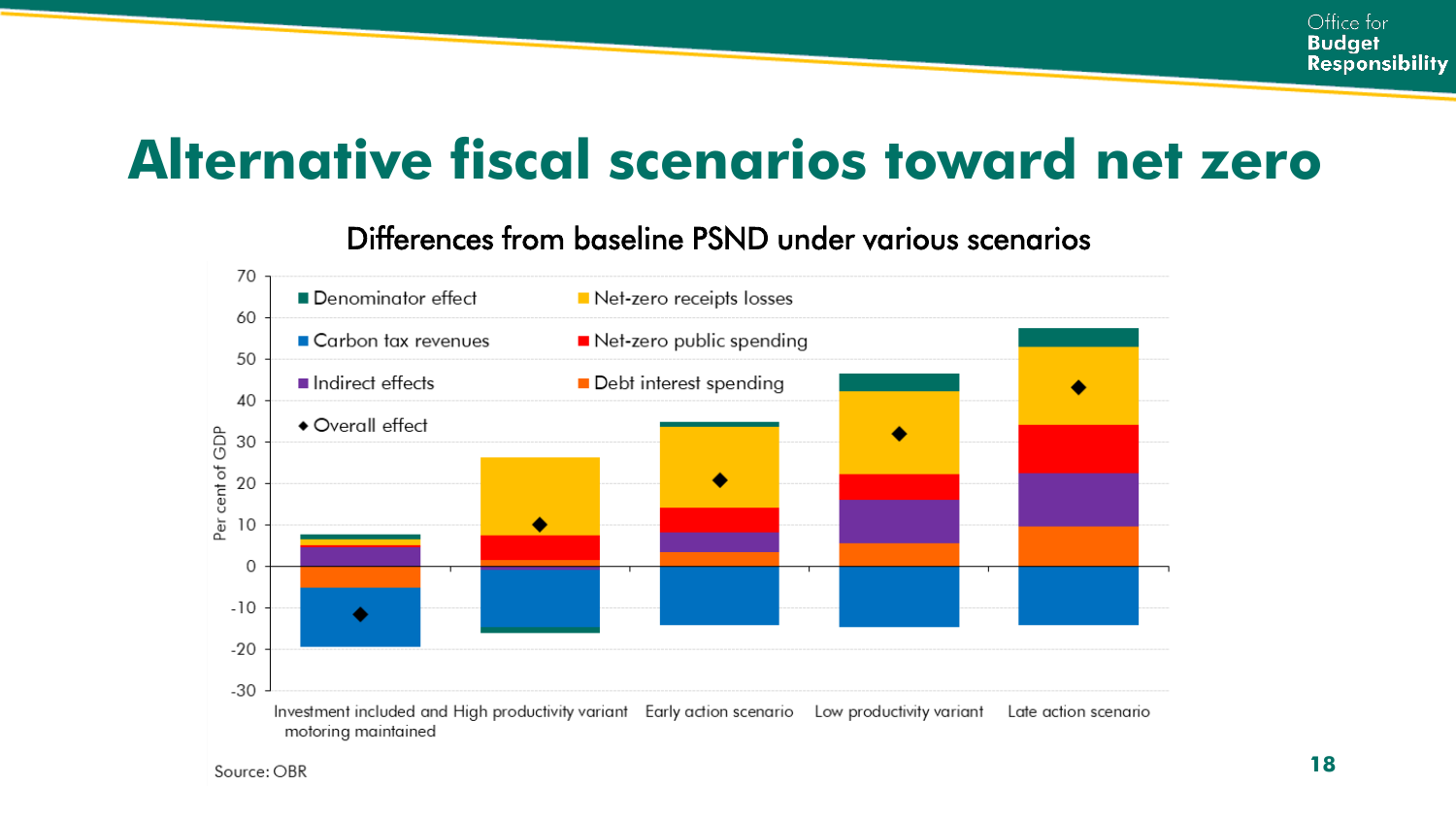#### **Government debt and interest costs**

#### Debt/GDP & Interest payments/GDP

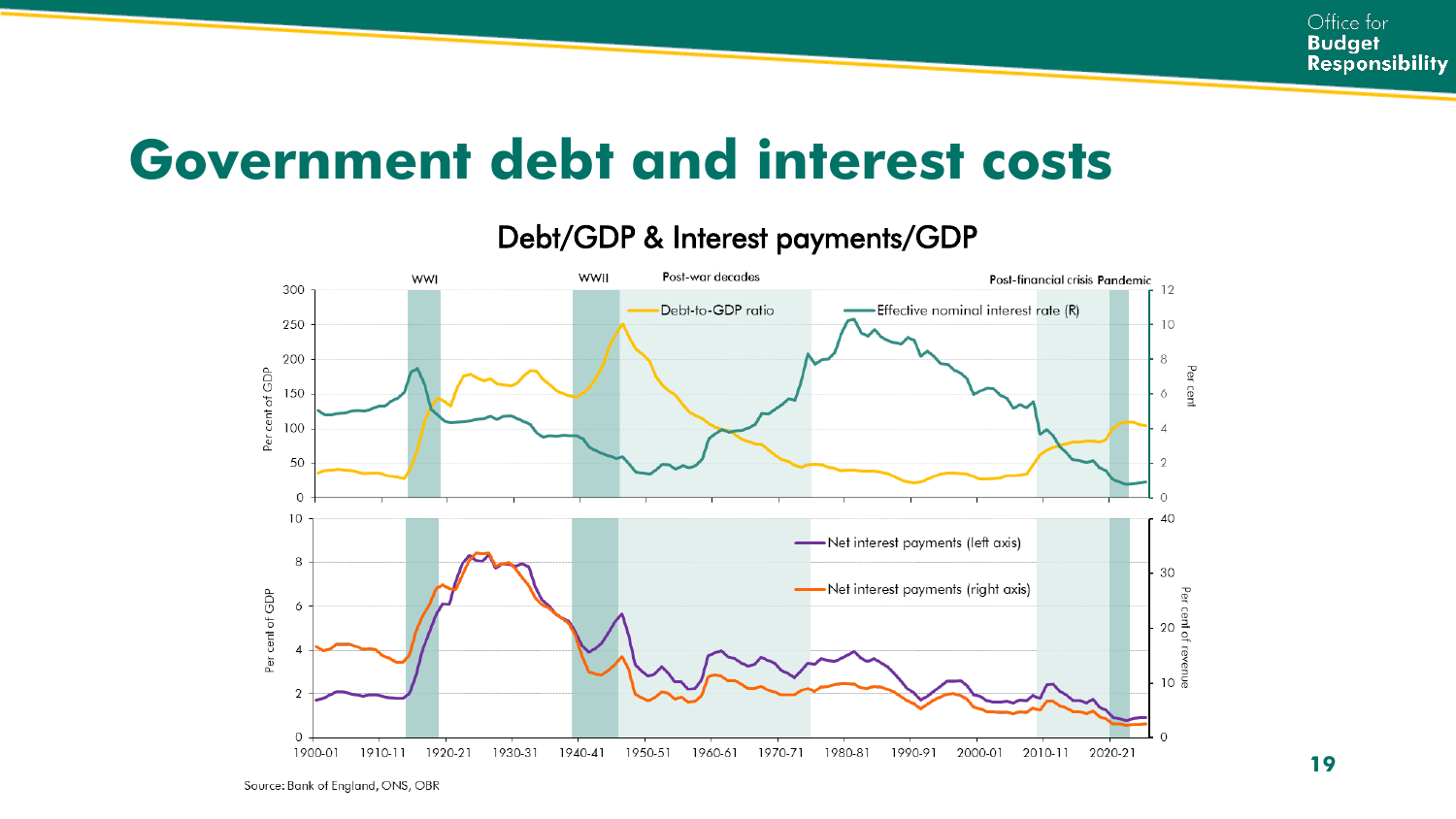#### **Accounting for lower interest rates**

#### Contributions to the fall in global real interest rates



Source: Rachel, L., and Smith, T., Secular drivers of the global real interest rate, Bank of England Working Paper, 2015; Carvalho, C., Ferrero, A., and Nechio, F., Demographics and real interest rates: Inspecting the mechanism, Federal Reserve Bank of San Francisco Working Paper, 2016; Lisack, N., Sajedi, R., and Thwaites, G., Demographic trends and the real interest rate, Bank of England Working Paper, 2017; Rachel, L., and Summers, L., On falling neutral real rates, fiscal policy, and the risk of secular stagnation, Brookings Papers on Economic Activity, 2019; Eggertsson, G., Mehrotra, N., and Robbins, J., A model of secular stagnation: Theory and quantitative evaluation, American Economic Journal: Macroeconomics, 2019; Gagnon, E., Johannsen, B., and Lopez-Salido, D., Understanding the new normal: The role of demographics, IMF Economic Review, 2021.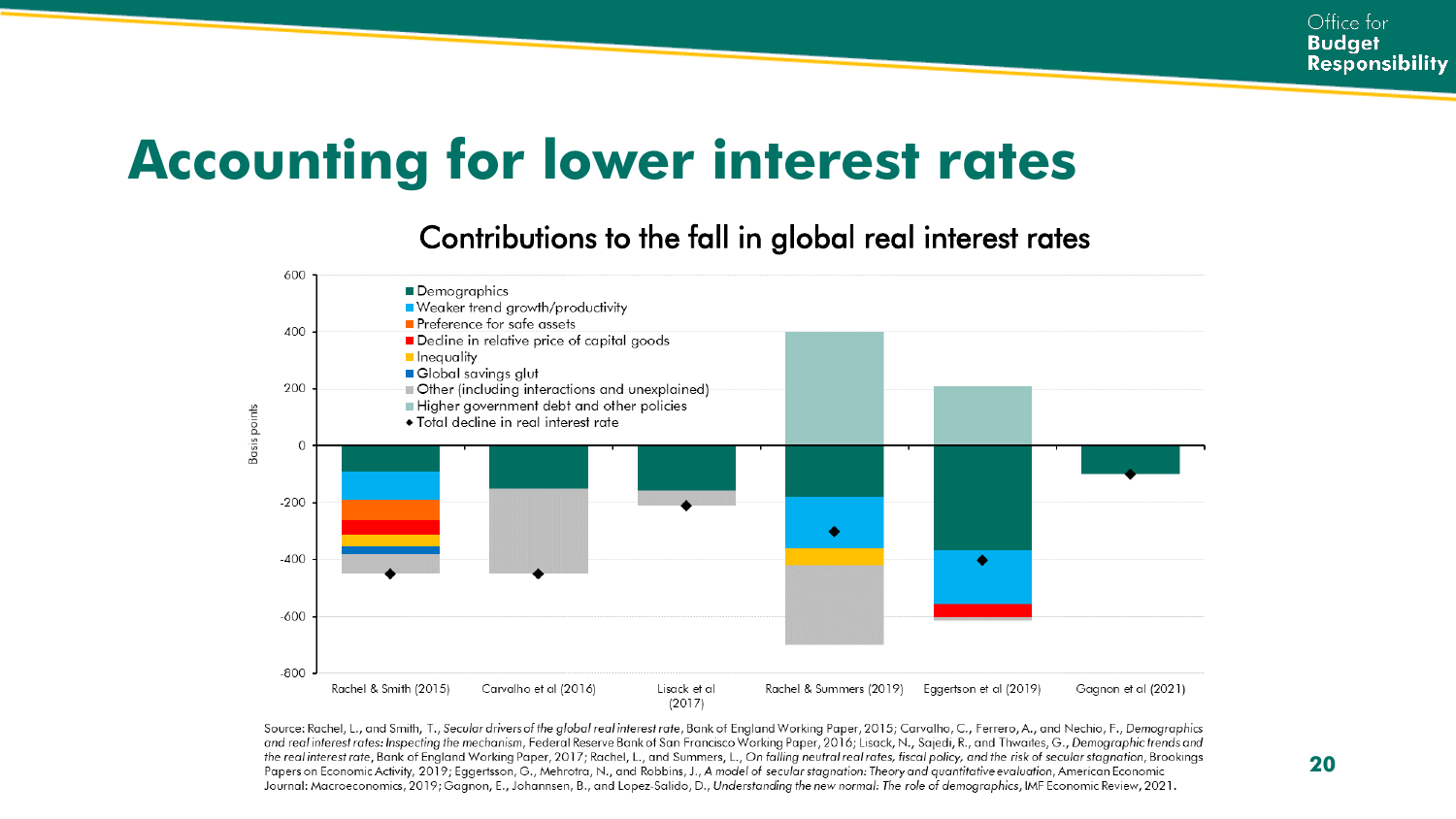### **Composition of UK gilt investors**

#### Holdings of UK government bonds

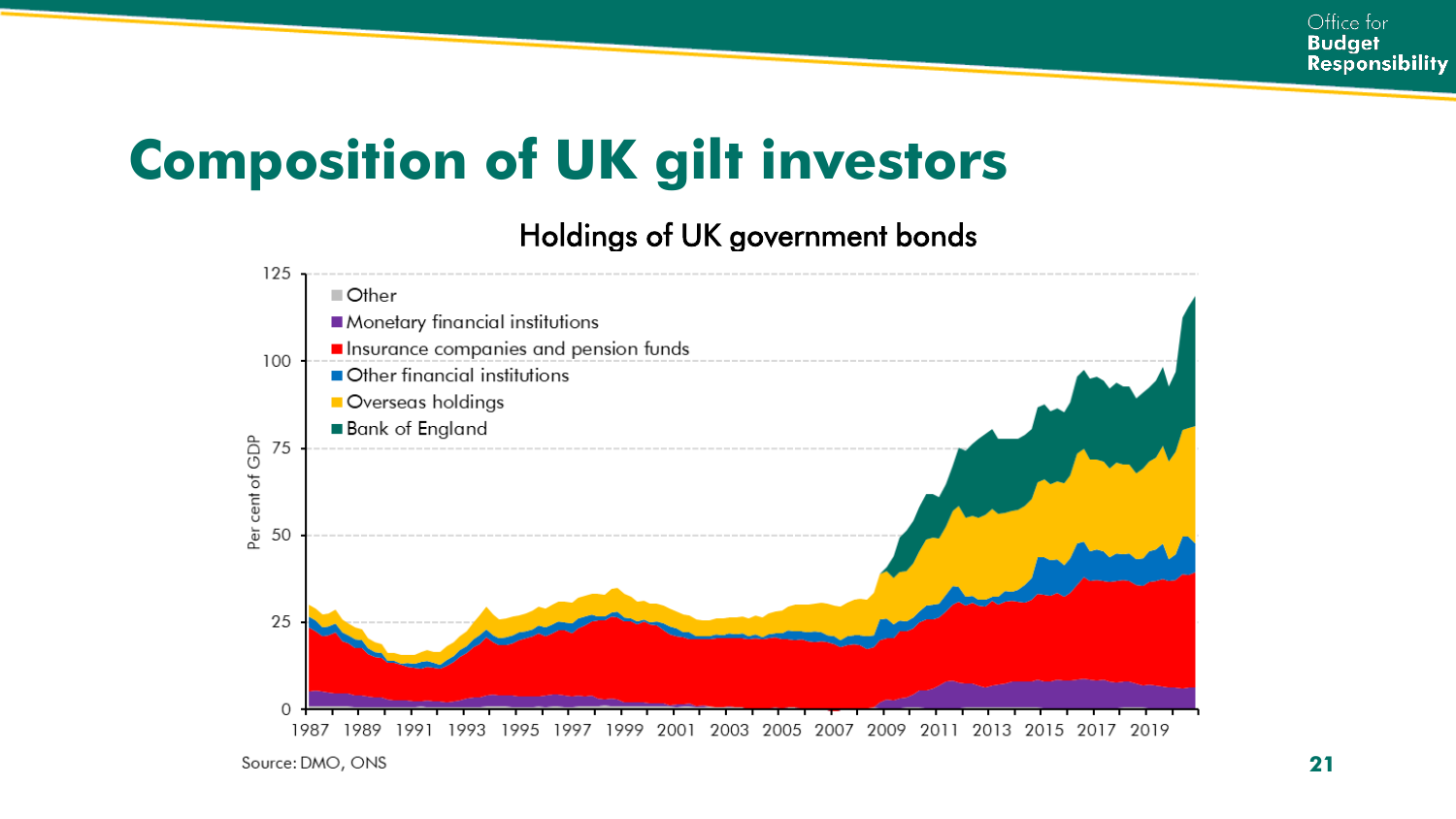#### **Sensitivity to interest rate changes**

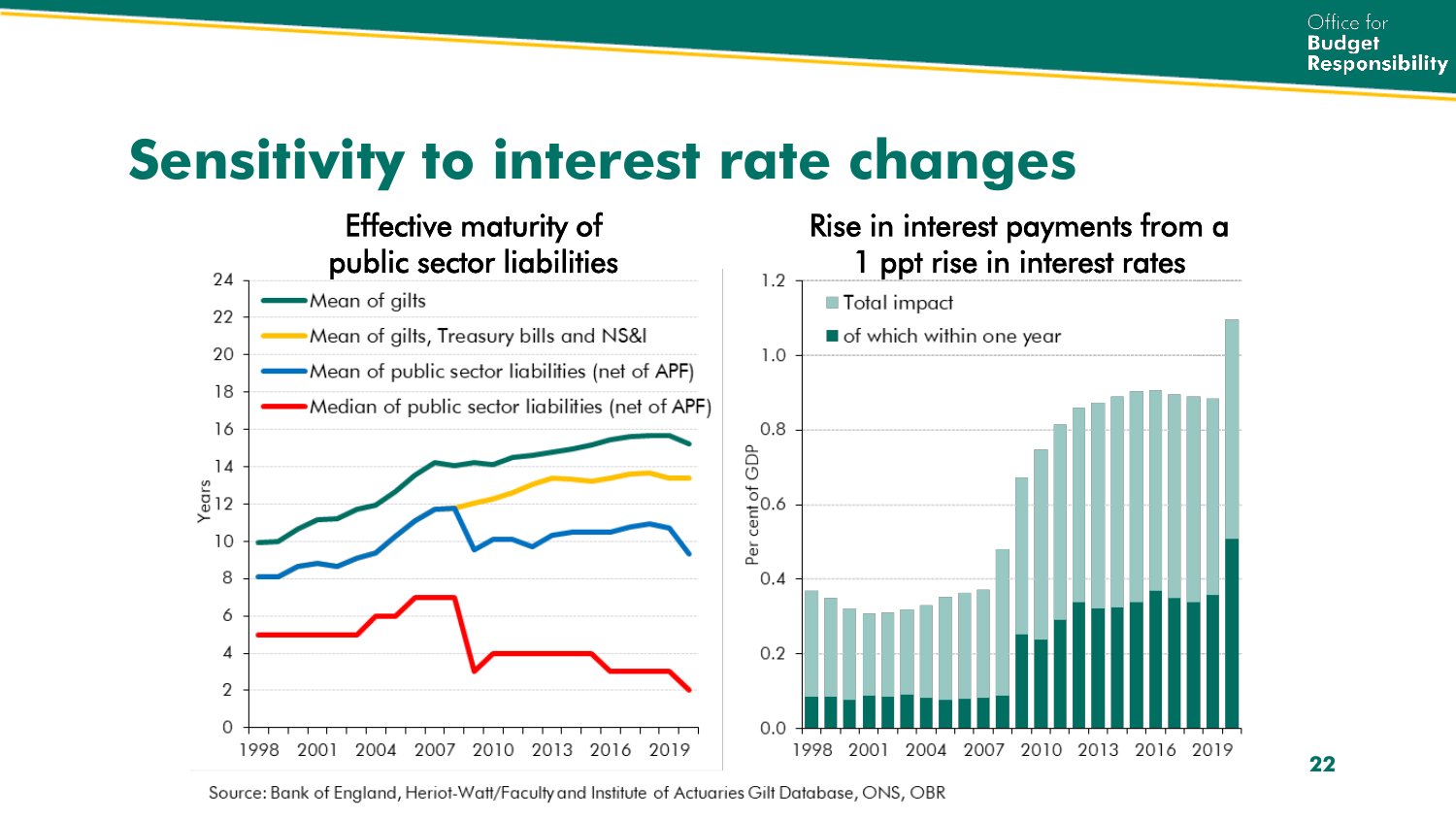#### **Scenarios for the cost of public debt**

#### Public sector net debt (% of GDP)

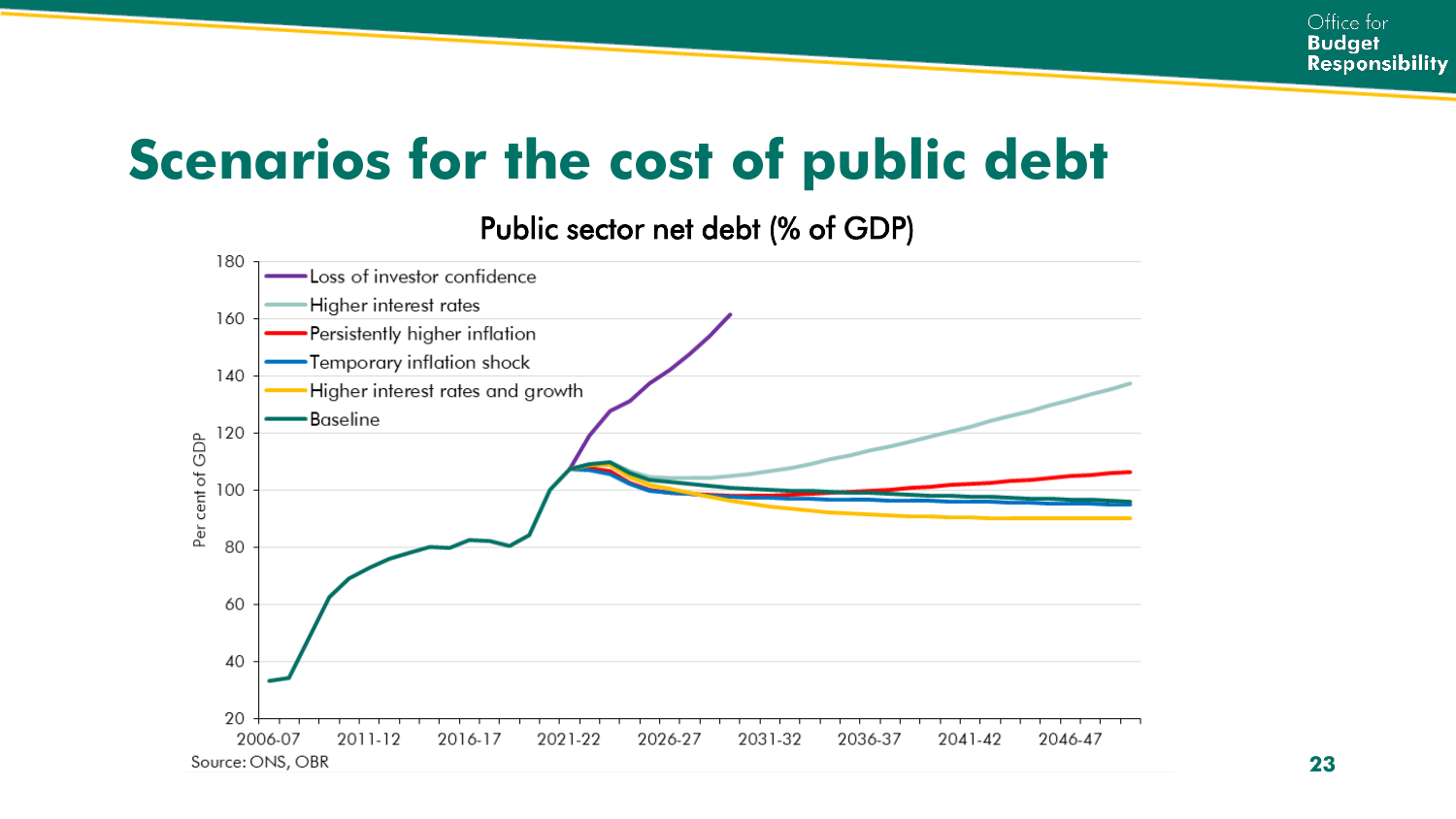#### **Update on other fiscal risks**

Changes to the 97 risks identified in the 2019 Fiscal risks report



Note: Darker shaded portions show the number of risks within each category that have been affected to some extent by the pandemic. Source: OBR